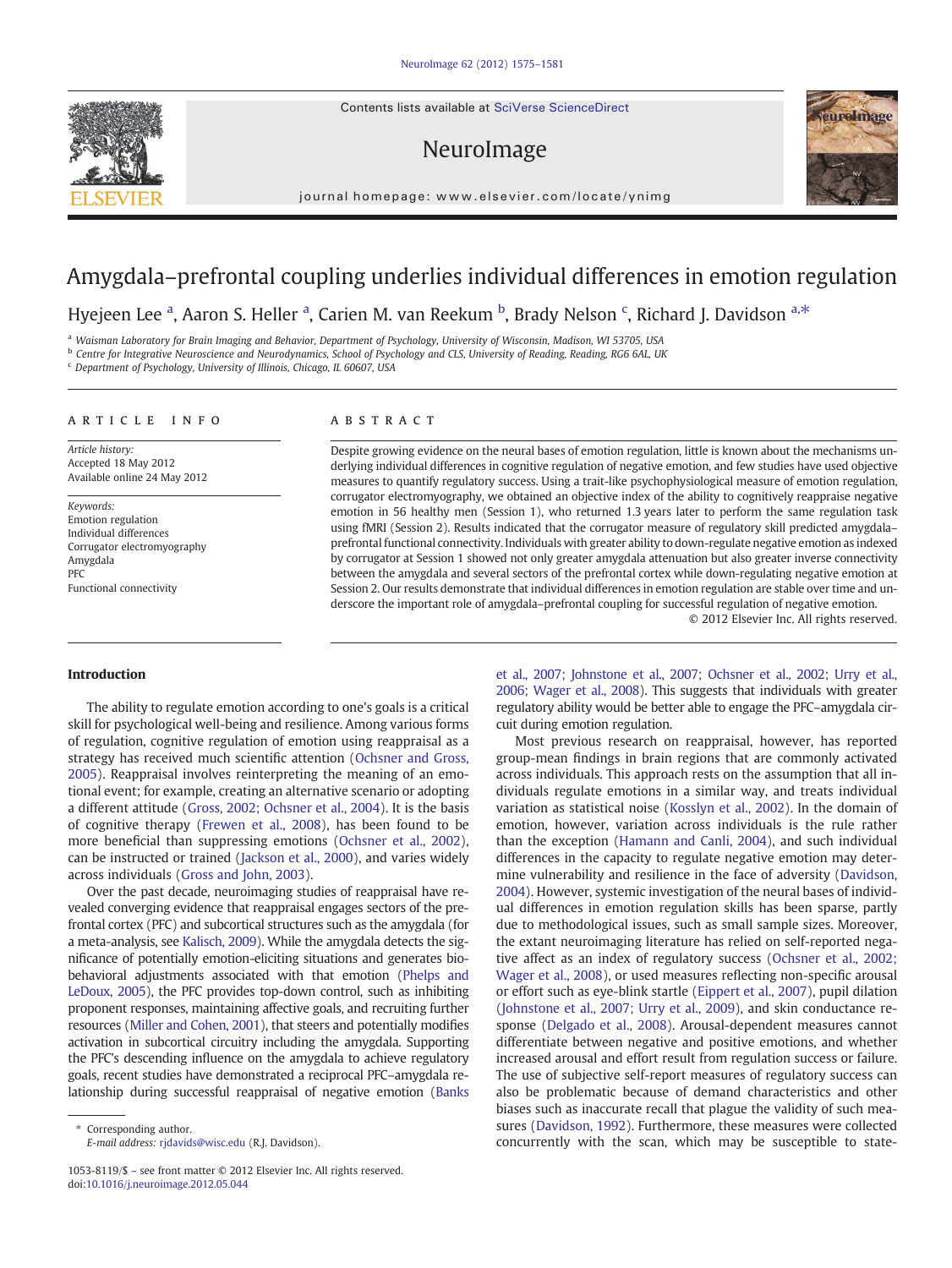<span id="page-1-0"></span>dependent factors such as mood, fatigue, motivation, etc., and thus may not reflect stable, trait-like differences [\(Braver et al., 2010](#page-6-0)).

One of the most widely used and well-validated measures to objectively index negative emotion is facial electromyography (EMG) over frowning muscles (corrugator supercilii; cEMG). Activity in this muscle region reflects valence-specific negative affect [\(Bradley](#page-6-0) [et al., 2001a\)](#page-6-0), and is increased by direct intracerebral stimulation of the human amygdala [\(Lanteaume et al., 2007](#page-6-0)). Furthermore, cEMG activity has been shown to be systematically modulated by regulation instructions [\(Jackson et al., 2000; Lee et al., 2009; Ray et al., 2010](#page-6-0)), such that cEMG magnitude increases and decreases in accordance with instructions to amplify or attenuate negative emotion, respectively. In addition, these cEMG measures of emotion regulation exhibit high test–retest reliability over a four-week interval [\(Lee et al.,](#page-6-0) [2009\)](#page-6-0), suggesting that this measure may index trait-like emotion regulation ability. Regulation ability as measured by cEMG also predicts long-term adjustment in everyday life ([Bonanno et al., 2004](#page-6-0)). Taken together, cEMG appears to be an objective and reliable measure to index trait-like individual differences in emotion regulatory ability.

To date, there has been no fMRI study that used cEMG to index individual differences underlying successful regulation of negative emotion. Although previous studies have found amygdala–PFC interactions important for regulation success, the findings widely diverge on which areas of the PFC critically impact regulatory success—for example, ventrolateral PFC [\(Wager et al., 2008](#page-6-0)), ventromedial PFC [\(Johnstone et al.,](#page-6-0) [2007; Urry et al., 2006\)](#page-6-0), dorsolateral/-medial PFC and orbitofrontal cortex [\(Banks et al., 2007\)](#page-5-0), and anterior cingulate cortex ([Ochsner et al.,](#page-6-0) [2002](#page-6-0)). The direction of the relationship that these PFC regions have with the amygdala has also been inconsistent across studies. While some report an inverse amygdala–PFC relation during the downregulation of negative emotion ([Johnstone et al., 2007; Ochsner et al.,](#page-6-0) [2002; Urry et al., 2006; Wager et al., 2008\)](#page-6-0), others find a positive coupling associated with regulation success [\(Banks et al., 2007\)](#page-5-0).

Thus, in the current study, we aimed to independently assess traitlike regulatory ability in a large sample using the objective measure of cEMG, and to directly examine its neural network using functional connectivity analysis during emotion regulation. To this end, we conducted two laboratory sessions of emotion regulation in which 56 participants reappraised negative emotion while recording cEMG [\(Session 1\)](#page-2-0) and BOLD fMRI [\(Session 2](#page-2-0); see Fig. 1). We predicted that in both sessions participants would demonstrate an ability to regulate emotions according to instructions as evidenced by changes in cEMG activity and amygdala BOLD signal. We focused on the amygdala as a downstream target region of regulatory efforts for its activity has consistently been found to covary with regulatory goal (e.g., [Eippert et al., 2007;](#page-6-0) [Lapate et al., 2012; Ochsner et al., 2004; Urry et al., 2006; van Reekum](#page-6-0) [et al., 2007](#page-6-0)). Thus, amygdala activity was used to index regulatory success in [Session 2](#page-2-0) as cEMG activity indexed regulatory success in [Session 1.](#page-2-0) Next, we hypothesized that regulatory ability as indexed by cEMG in [Session 1](#page-2-0) would be predictive of that as measured by the amygdala BOLD signal in [Session 2.](#page-2-0) Finally, given the critical role of amygdala–PFC interactions in successful down-regulation of negative emotion [\(Banks et al., 2007; Ochsner et al., 2002; Urry et al., 2006; Wager et al.,](#page-5-0) [2008](#page-5-0)) and affective disorders [\(Johnstone et al., 2007; Phillips et al.,](#page-6-0) [2008; Taylor and Liberzon, 2007](#page-6-0)), we specifically interrogated the amygdala–PFC circuit to examine whether amygdala–PFC functional connectivity was predicted by the cEMG individual differences measure of down-regulation success.

# Material and methods

# Participants



Fig. 1. Trial schematics of emotion regulation task. In [Session 1](#page-2-0), following 4 s of picture viewing, one of three auditory regulation instructions was given ("enhance", "suppress", "maintain"). Participants used reappraisal strategies to regulate their emotional response until they saw "Relax". Throughout the trial, cEMG was continuously recorded. Approximately one-year later, an fMRI-variant of [Session 1](#page-2-0) was conducted with a new matched set of pictures in [Session 2](#page-2-0). Red bars indicate the regulation period.

disorders. Only men were included because they showed more stable emotion regulation over time ([Lee et al., 2009\)](#page-6-0),<sup>1</sup> as well as to eliminate variability due to sex differences in psychophysiological [\(Bradley et al., 2001\)](#page-6-0) and neural ([McRae et al., 2008\)](#page-6-0) responses in emotion regulation. All participants were paid for participation and provided informed consent for the study procedures approved by the University of Wisconsin–Madison Social and Behavioral and Health Sciences Institutional Review Boards.

# Stimuli

Pictures were chosen from the International Affective Picture System ([Center for the Study of Emotion and Attention \[CSEA-NIMH\],](#page-6-0) [1999\)](#page-6-0). Two sets of 84 negative pictures (set 1: valence,  $2.97 \pm 0.66$ , arousal,  $5.30 \pm 0.93$ ; set 2: valence,  $2.98 \pm 0.69$ , arousal,  $5.29 \pm 0.91$ ) and 42 neutral pictures (set 1: valence,  $5.02 \pm 0.36$ , arousal,  $2.75 \pm 1.5$ 0.57; set 2: valence,  $5.04 \pm 0.47$ , arousal,  $2.81 \pm 0.50$ <sup>2</sup> were matched on valence and arousal ratings ([Lang et al., 1999](#page-6-0)) with no repetition, and were counterbalanced across session for each participant.

Fifty-six male undergraduates ( $19.93 \pm 1.81$  years) were recruited from the University of Wisconsin–Madison, who were right-handed [\(Chapman and Chapman, 1987](#page-6-0)) and free of psychiatric/neurological

 $1$  This finding was assessed with eyeblink startle EMG [\(Lee et al., 2009](#page-6-0)). Because this study had initially intended to collect both startle and corrugator EMG, we limited our sample to men.

The IAPS numbers used were the following: set 1: negative (1050, 1275, 2053, 2120, 2205, 2206, 2276, 2490, 2681, 2691, 2692, 2730, 2753, 2900.1, 3010, 3051, 3053, 3061, 3063, 3064, 3071, 3140, 3160, 3168, 3181, 3230, 3261, 3266, 3280, 3300, 3530, 3550, 4621, 4664.2, 6210, 6243, 6250.1, 6260, 6300, 6313, 6510, 6530, 6550, 6560, 6821, 6838, 7380, 9000, 9006, 9045, 9046, 9050, 9080, 9102, 9110, 9160, 9180, 9181, 9250, 9252, 9253, 9280, 9320, 9331, 9340, 9373, 9405, 9417, 9420, 9421, 9430, 9433, 9452, 9520, 9561, 9570, 9592, 9600, 9611, 9621, 9800, 9910, 9920, 9921) and neutral (1450, 2190, 2210, 2270, 2320, 2495, 2620, 2630, 2840, 5120, 5390, 5510, 5520, 5530, 5532, 5731, 5740, 7000, 7002, 7004, 7009, 7010, 7031, 7060, 7090, 7110, 7175, 7182, 7184, 7185, 7186, 7190, 7205, 7207, 7233, 7234, 7235, 7490, 7500, 7595, 7700, 7705). Set 2: negative (1111, 1220, 1274, 2110, 2312, 2352.2, 2590, 2661, 2682, 2710, 2750, 2751, 2800, 3000, 3015, 3030, 3060, 3062, 3080, 3102, 3120, 3130, 3150, 3170, 3180, 3220, 3250, 3301, 3350, 3400, 3500, 3550.1, 6200, 6212, 6213, 6230, 6242, 6244, 6312, 6314, 6350, 6360, 6370, 6540, 6561, 6570.1, 6571, 6830, 6831, 6834, 9001, 9007, 9008, 9010, 9040, 9041, 9042, 9090, 9101, 9120, 9140, 9182, 9220, 9265, 9290, 9300, 9330, 9390, 9400, 9410, 9415, 9432, 9470, 9530, 9560, 9571, 9584, 9620, 9622, 9630, 9810, 9830, 9911, 9912) and neutral (1670, 2200, 2214, 2240, 2372, 2440, 2480, 2570, 2580, 2880, 5030, 5130, 5500, 5531, 5533, 5534, 5535, 5720, 5800, 6150, 7006, 7020, 7025, 7030, 7034, 7035, 7040, 7050, 7080, 7100, 7130, 7140, 7150, 7170, 7180, 7183, 7187, 7211, 7217, 7224, 7491, 7950).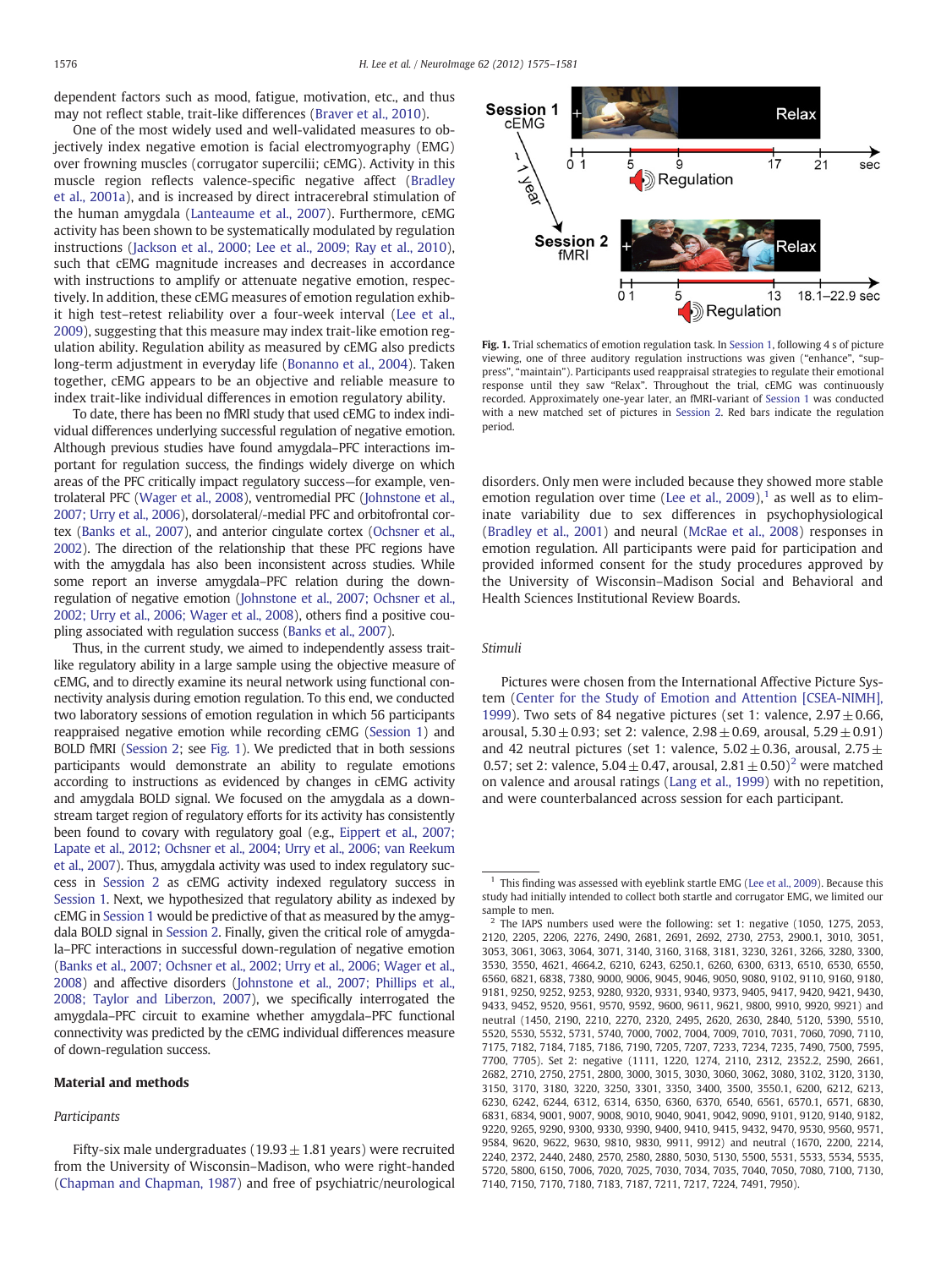# <span id="page-2-0"></span>Procedure

Participants underwent two sessions of emotion regulation in response to standardized affective pictures, one in which cEMG was measured (Session 1) and one wherein BOLD responses were collected (Session 2). In the first session, EMG sensors were placed on the corrugator supercilii muscle [\(Tassinary et al., 1989](#page-6-0)), and 6 negative and 4 neutral pictures were presented to familiarize participants with the protocol. During the experiment, 126 pictures (1-s fixation; 8-s/picture; 12-s intertrial interval) were presented in 6 blocks. Four seconds after picture onset, one of three auditory regulation instructions was presented: "enhance" (increase intensity of emotional response), "suppress" (decrease intensity of emotional response), or "maintain" (sustain initial intensity of emotional response) (see below for more detail). Participants were instructed to continue regulating their emotional response for 12 s until the word "Relax" appeared on the screen [\(Fig. 1](#page-1-0)). Negative pictures were paired with each of the 3 regulation cues, whereas neutral pictures were paired only with the maintain instruction. Pictures were quasi-randomly presented with the constraint that no more than 3 trials of the same valence or instruction occurred consecutively. Following an average interval of 15.2 months (range: 11–19 months) participants returned to complete the fMRI-variant emotion regulation task. Prior to the experiment, participants completed a simulation scan to become familiar with the scanning environment and to practice emotion regulation. Using a non-repeating matched picture set, 126 pictures (1-s fixation; 12-s/picture; 5.1–9.9-s intertrial interval) were presented in 4 scan runs. After 4 s of uninstructed picture viewing, participants received one of three regulation instructions: "enhance", "suppress" or "maintain".<sup>3</sup> Participants were instructed to continue regulating for 8 s until they saw "Relax" [\(Fig. 1](#page-1-0)). In addition, pupil dilation was concurrently measured as an index of cognitive demand to ascertain the paradigm validity [\(Siegle et al., 2008\)](#page-6-0).

Participants used cognitive reappraisal strategies to increase or decrease negative emotion, such as imagining a different outcome of the situation depicted in the picture or varying their level of personal involvement in the scene. For example, in order to reduce negative emotion to a picture of a child in surgery, participants might imagine that the outcome of the surgery turned out to be successful. In order to amplify negative emotion to a picture depicting mourning at a funeral, participants could imagine themselves in place of the individual in the scene. Participants were allowed to choose reappraisal strategies that they deemed most effective and similar to what they might use in their everyday lives, but were instructed to avoid noncognitive strategies such as breathing, gaze aversion, or outward facial expression.

#### Data collection and analysis

# Session 1: cEMG

Raw signal was continuously collected using two Ag/AgCl electrodes placed above the eyebrow, counterbalanced for laterality across subjects. EMG signals were amplified (10 k) and filtered (1–400 Hz) (SA Instrumentation Co., Encinitas, CA), corrected for artifacts, segmented into 500-ms Hamming-windowed chunks (50% overlap), and calculated for baseline-corrected (2-s) spectral power density ( $\log_{10} \mu$ V<sup>2</sup> for the 45–200-Hz EMG band). We chose spectral power density estimate over raw signal because it provides a cleaner measure by excluding noise from lower frequency bands (e.g., eye movements; [Van Boxtel, 2001](#page-6-0)). A paired t-test was conducted for pre-instruction period (0–4-s post-picture onset) to test the effect of valence (negative vs. neutral pictures), and a repeated measures ANOVA was conducted for post-instruction period (4–16-s postpicture onset) to test the effects of regulation (negative pictures: enhance, maintain, suppress).

## Session 2: FMRI

MR images were collected on a 3T scanner (General Electric Medical Systems, Waukesha, WI) with a whole-head transmitreceive quadrature coil. Anatomical images were acquired using a T<sub>1</sub>-weighted inversion recovery fast gradient echo [124 $\times$ 1 mm axial] slices;  $256 \times 256$  matrix; 240 mm field of view (FOV)]. Functional images were acquired using a  $T_2^*$ -weighted gradient-echo echo planar imaging pulse sequence  $(30 \times 4 \text{ mm}$  sagittal slices, 1 mm interslice gap; 64× 64 matrix; 240 mm FOV; 2-s repetition time; 30-ms echo time; 90° flip). The functional MRI data were processed and analyzed using AFNI (Analysis of Functional NeuroImages; [Cox, 1996](#page-6-0)). Images were slice-time and motion corrected. Single-subject GLM included separate regressors for each regulation condition (negative pictures: enhance, maintain, suppress, and neutral pictures: maintain) to estimate hemodynamic response functions (HRFs; modeled by a set of tent basis functions), six motion estimate covariates [\(Johnstone](#page-6-0) [et al., 2006](#page-6-0)), and a second-order polynomial to model the baseline and slow signal drift. The estimated HRFs were converted to percent signal change values, and an area-under-the-curve (AUC) metric was calculated by averaging across time points corresponding to the peak response during the regulation period (7–16-s post-picture onset) minus those prior to the instruction (0–4-s post-picture onset). We attempted to control for variance occurring prior to the instruction cue, such as the marked variable time to onset in the amygdala following an emotional stimulus (e.g., [Larson et al., 2006\)](#page-6-0), so as to obtain a more accurate estimate of the "regulation effect" which was our main interest. The AUC estimates were manually normalized to Talairach space for better alignment of limbic structures, particularly the amygdala [\(Nacewicz et al., 2006\)](#page-6-0), and spatially blurred with a 6 mm full-width at half-maximum Gaussian filter. Mean AUC estimates were extracted from Talairach-defined region-of-interest (ROI) in the bilateral amygdala and entered into a paired t-test to test the effect of valence (negative—maintain vs. neutral—maintain) and into a repeated measures ANOVA to test the effects of regulation (negative pictures: enhance, maintain, suppress).

To quantify regulation success, difference scores were computed as enhance−maintain and suppress−maintain for both cEMG activity and amygdala ROI estimates. A higher number in enhance−maintain indicates a better ability to up-regulate, whereas a lower number in suppress−maintain indicates a better ability to down-regulate negative emotion. To examine whether the cEMG index of regulatory success predicted amygdala index of regulatory success 1.3 years later, Pearson correlations were computed between cEMG and amygdala difference scores. Finally, functional connectivity analysis was performed using psychophysiological interaction (PPI) method [\(Friston](#page-6-0) [et al., 1997](#page-6-0)). Timeseries from Talairach-defined bilateral amygdala (the same ROI as above) was extracted as a physiological seed, and regulation contrast (suppress>maintain) was used as a psychological context, in order to create the psychophysiological interaction term (PPI). This interaction term was entered into a voxelwise regression, with the covariates of raw amygdala timeseries, six motion parameters and a second-order polynomial, and all original regressors of each regulation condition, in order to account for variance explained by the PPI over and above main effects of regulation conditions or amgydala activity. The resulting PPI parameter estimates (z-transformed betas) denoted the strength of functional coupling between the amygdala and the remainder of the brain during suppress relative to maintain trials. To examine the extent to which individual differences in down-regulation ability predicted this connectivity, cEMG difference scores (suppress−maintain) were entered

<sup>&</sup>lt;sup>3</sup> The terms "enhance," "maintain" and "suppress" were used based on prior instructions by [Jackson et al. \(2000\).](#page-6-0) In this study, the terms "suppress" and "enhance" were used to instruct participants to decrease and increase their negative emotion, respectively, using cognitive reappraisal strategies, and our instruction should not be confused with the "suppress" instruction used by [Gross \(1998, 2002\)](#page-6-0) which refers to inhibiting expression.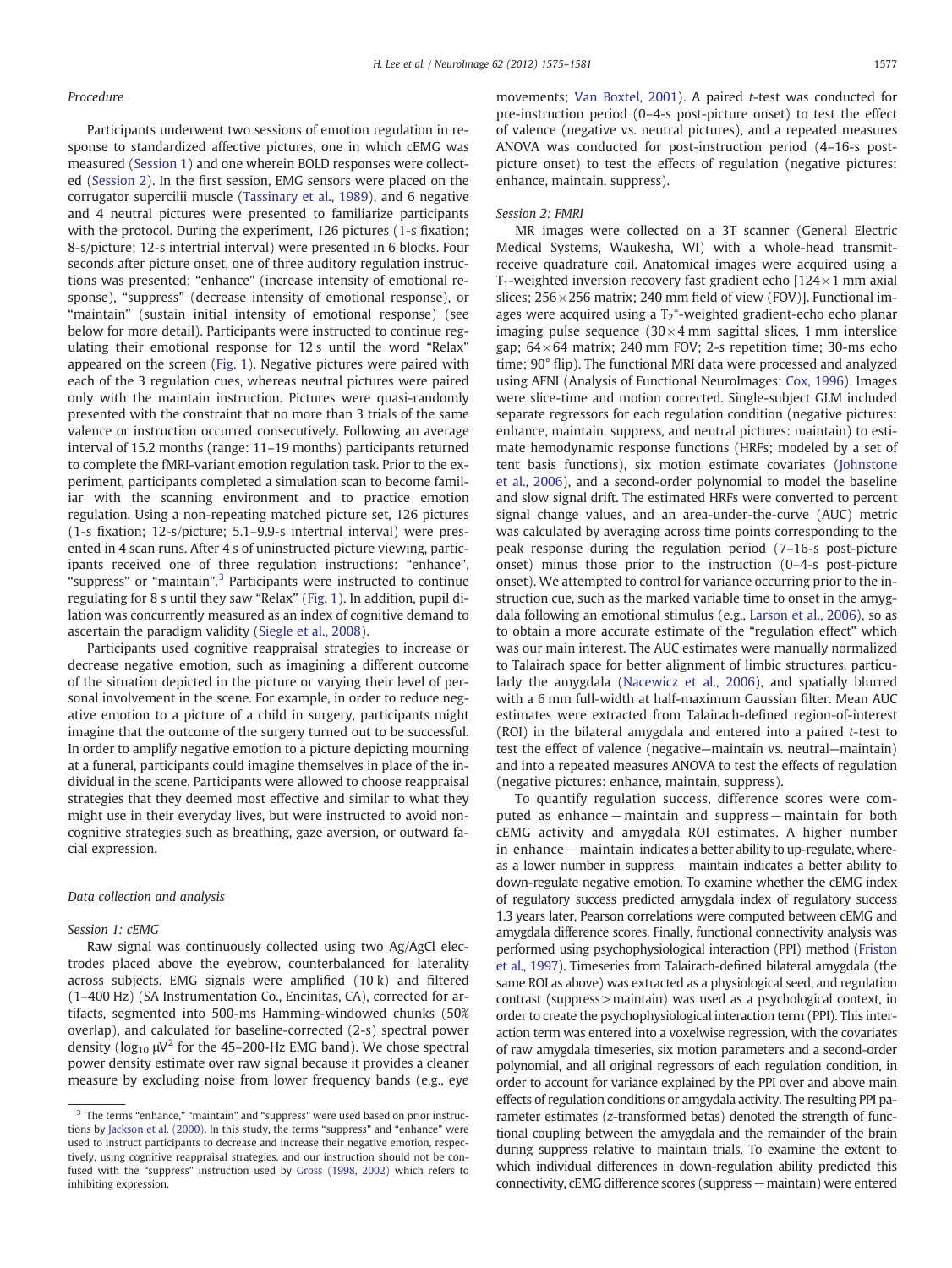

Fig. 2. Effects of emotion regulation on (A) cEMG activity [\(Session 1\)](#page-2-0) and (B) amygdala BOLD signal ([Session 2](#page-2-0)). For both sessions, participants regulated their responses to negative pictures according to instructions. Error bars indicate the SEM<sub>difference</sub>. Inset figures illustrate the time series of cEMG and amygdala activity.



Fig. 3. Stability of emotion regulatory success across sessions. The ability to down-regulate negative emotion assessed using cEMG ( $\mu$ V<sup>2</sup>/Hz) and amygdala activity (% signal change) was moderately correlated over the 1.3-year interval. However, the ability to up-regulate negative emotion was not significantly correlated.

into a voxelwise regression as a predictor of the PPI map. All statistical maps were thresholded at  $P<0.01$ , and corrected for multiple comparisons using cluster-size thresholding  $(k>80)$  based on whole-brain Monte Carlo simulation.

Horizontal pupil diameter was continuously acquired (60 Hz) using a remote eye-tracking device (SensoMotoric Instruments, Teltow, Germany). Pupil data from 14 participants were not usable due to technical problems. Data were processed using algorithms written by Siegle et al. (2002, unpublished Matlab code) and modified in our laboratory. Blinks were eliminated, missing points were linearly interpolated, and signals were smoothed with a 5-sample rolling average. Trials were removed for >50% interpolation during the regulation period and corrected for outliers  $(\pm 3 \text{ SD})$ . Data were aggregated into 0.5-s bins, baseline-corrected (0.5-s pre-instruction), and computed for the mean proportional change averaged across 8-s of the regulation period. Pupil values were analyzed using GLM to test for the regulation effects.

# Results

First, we verified that the intended negative emotion was elicited by the pictures. In [Session 1](#page-2-0), cEMG activity was greater for negative versus neutral pictures during the initial 4-s period prior to regulation instructions ( $t_{55}= 6.66$ , P<0.001). In [Session 2](#page-2-0), we confirmed the presence of picture-induced negative emotion by showing that amygdala activation was greater for negative—maintain versus neutral maintain trials ( $t_{55} = 2.41$ ,  $P = 0.02$ ).<sup>4</sup>

Next, we examined the effects of cognitive regulation of negative emotion. In [Session 1](#page-2-0), replicating previous findings [\(Jackson et al.,](#page-6-0) [2000; Lee et al., 2009; Ray et al., 2010\)](#page-6-0), cEMG activity was modulated according to regulation instructions (enhance>maintain>suppress;  $F_{(2,110)}$  = 51.54, P<0.001, pair-wise Ps<0.001; Fig. 2A). In [Session 2](#page-2-0), consistent with prior reports [\(Eippert et al., 2007; Ochsner et al., 2004; Urry](#page-6-0) [et al., 2006; van Reekum et al., 2007\)](#page-6-0), amygdala activation was modulated by the regulation instructions (enhance>maintain>suppress;  $F_{(2,110)} = 10.63$ , P<0.001, pair-wise Ps<sub>one-tailed</sub> <0.045; Fig. 2B). We additionally confirmed that the intended effort was expended following regulation attempts as evidenced by pupil dilation (enhance > suppress > maintain;  $F_{(2,82)} = 51.75$ ,  $P < .001$ , pair-wise  $Ps<0.001$ ). Thus, in both sessions, participants as a group were able to regulate negative emotion as instructed.

Further, to quantify regulation success difference scores were computed (i.e., suppress−maintain; enhance−maintain) for both cEMG and amygdala. The ability to down-regulate negative emotion (i.e., suppress−maintain) as measured by cEMG in [Session 1](#page-2-0) was predictive of the amygdala BOLD signal in [Session 2](#page-2-0) about 1.3 years later ( $r = 0.39$ ,  $P = 0.003$ ). The ability to up-regulate negative emotion (i.e., enhance−maintain) was positively correlated across sessions but not statistically significant ( $r = 0.21$ ,  $P = 0.12$ ; Fig. 3).<sup>5</sup>

Finally, to determine the extent to which individual differences in down-regulatory ability predicted amygdala–PFC connectivity, cEMG difference scores of suppress−maintain were regressed voxel-wise on the functional connectivity of the amygdala during suppress versus maintain trials [\(Friston et al., 1997\)](#page-6-0). Results suggested that individuals

<sup>&</sup>lt;sup>4</sup> The correlation with amygdala and cEMG activity was  $r = .26$ ,  $P = .05$ , suggesting that the level of negative emotion elicited by the pictures, in the absence of active regulation, was positively related across sessions.

<sup>5</sup> We found similar results using the statistical amygdala ROI. The ability to downregulate negative emotion was still significant,  $r = .33$ ,  $P = .01$ , and the ability to upregulate negative emotion was not significant,  $r = .18$ ,  $P = .18$ .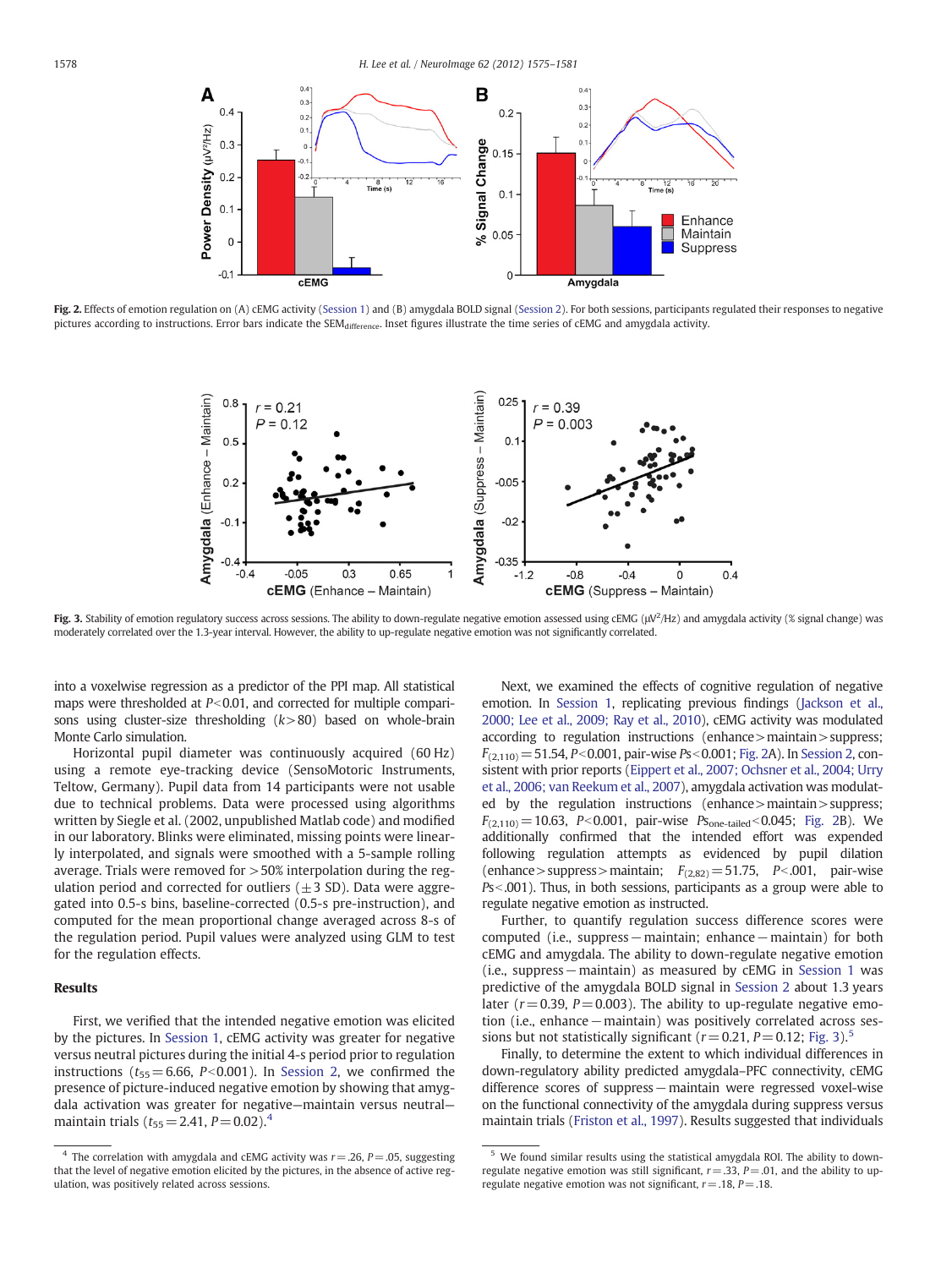

Fig. 4. Amygdala–PFC connectivity supporting down-regulatory success. Individual differences in down-regulatory ability predicted amygdala–PFC functional connectivity 1.3 years later. (A) Top panel depicts PFC clusters showing functional connectivity with amygdala during suppress versus maintain as predicted by cEMG difference scores (suppress−maintain). Bottom panel illustrates scatterplots between amygdala-PFC connectivity (y-axis; standardized mean beta) for each identified region above, and cEMG regulation success (x-axis;  $\mu$ V<sup>2</sup>/Hz) obtained 1.3 years earlier. Individuals who were more successful at down-regulating negative emotion (more negative cEMG scores) exhibited greater inverse amygdala–PFC coupling during down-regulation of negative emotion (more negative betas), while individuals who were worse at regulation showed more positive coupling. (B) BOLD signal changes by regulatory instruction over time in the PFC regions implicated in this functional connectivity analysis. Inset figures represent the main effects of regulation. Error bars indicate the SEMdiffere

with greater capacity for reducing negative emotion (as measured with cEMG) exhibited greater inverse functional coupling between the amygdala and several regions of the PFC including the pregenual anterior cingulate cortex (pgACC), orbitofrontal cortex (OFC), and dorsomedial/lateral PFC (dm/dlPFC) when down-regulating negative emotion (Fig. 4A; see Table 1 for the complete list of regions). Conversely, unsuccessful regulators showed more positive coupling between the amygdala and these PFC regions. Among these PFC regions, when examining the main effects of regulatory goal, OFC was not modulated by regulation instructions ( $F_{(2,110)}$  = 1.81, P = 0.17) whereas pgACC and dm/ dlPFC showed significant regulation effects  $(Fs_{(2,110)} > 21.75, Ps < 0.001;$ enhance = suppress  $_{P_S > 0.01}$ , suppress > maintain  $_{P_S < 0.001}$ ) (Fig. 4B).

# Discussion

The present study adds to the growing literature on emotion regulation by having an independent assessment of an objective and trait-like index of emotion regulatory ability from a large number of individuals. To our knowledge, our study is the first to correlate individual differences in BOLD response and functional connectivity during emotion regulation with a cEMG measure of regulatory ability. Our data provide new evidence that the trait-like ability to regulate negative emotion is associated with modulation of the amygdala activity as well as with amygdala–PFC functional connectivity. Specifically, we found that individuals who were better able to down-

#### Table 1

| Regions where voxelwise regression of cEMG regulation success (suppress - maintain) significantly predicted functional connectivity of amygdala (suppress > maintain). |  |  |
|------------------------------------------------------------------------------------------------------------------------------------------------------------------------|--|--|
|------------------------------------------------------------------------------------------------------------------------------------------------------------------------|--|--|

| Brain region (Brodmann area)                                     | <b>Size</b>       | Max  | Location of max T |       |       |
|------------------------------------------------------------------|-------------------|------|-------------------|-------|-------|
|                                                                  | (mm <sup>3)</sup> |      | X                 |       |       |
| Middle, superior, medial frontal gyrus (BA 8, 9, 6)              | 17784             | 5.06 | $-15$             | 27    | 46    |
| Caudate, thalamus                                                | 3304              | 4.64 | $-11$             | 15    | 18    |
| Culmen                                                           | 2424              | 3.56 | $-27$             | $-45$ | $-28$ |
| Inferior, middle temporal gyrus (BA 20, 37)                      | 2248              | 3.96 | $-53$             | $-33$ | $-18$ |
| Anterior cingulate, medial/superior frontal gyrus (BA 32, 9, 10) | 1768              | 3.48 | $-17$             | 49    | 24    |
| Cuneus (BA 19, 18)                                               | 1600              | 4.30 | $-23$             | $-81$ | 24    |
| Lentiform nucleus                                                | 1352              | 4.39 | $-23$             | -9    | $-8$  |
| Inferior semi-lunar lobule, cerebellar tonsil, pyramis           | 944               | 3.49 | 35                | $-67$ | $-34$ |
| Inferior frontal gyrus (BA 47, 11)                               | 688               | 3.37 | 27                | 31    | $-4$  |

Note: Corrected cluster for multiple comparisons at  $P<0.01$ . Coordinates of the location of the cluster's maximum T are in Talairach space.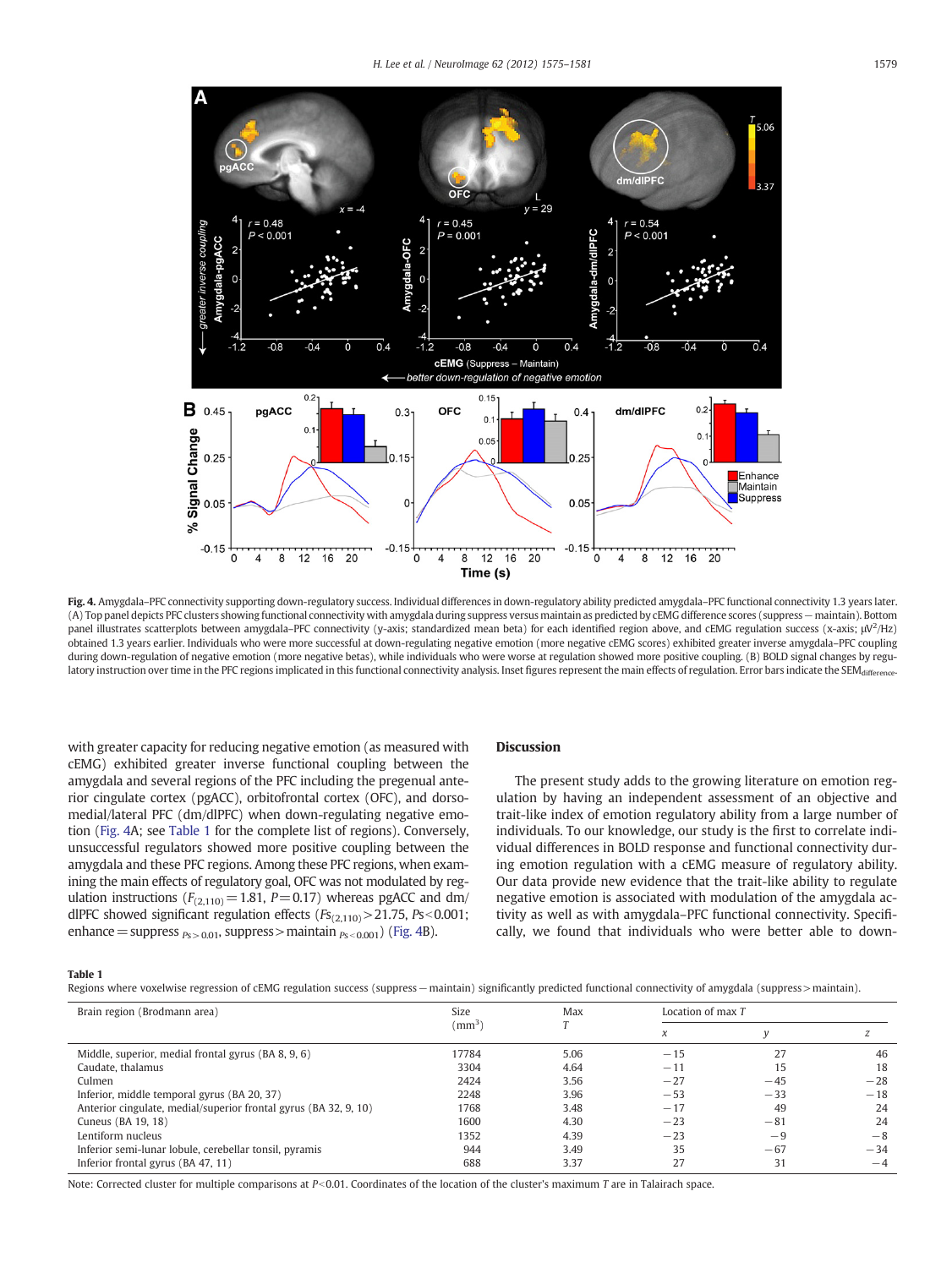<span id="page-5-0"></span>regulate negative emotion as indexed by cEMG at [Session 1](#page-2-0) showed not only more attenuated amygdala signal but also greater inverse functional connectivity between the amygdala and specific areas of the PFC, notably pgACC, OFC and dm/dlPFC, while down-regulating negative emotion at [Session 2](#page-2-0). These PFC regions have previously been shown to exert regulatory influences on the amygdala—pgACC inhibits amygdala activity in the resolution of emotional conflicts [\(Egner et al., 2008; Etkin et al., 2006](#page-6-0)); OFC, through its extensive anatomical connections ([Ghashghaei and Barbas, 2002; Ongur and Price,](#page-6-0) [2000\)](#page-6-0), modulates the amygdala in the reappraisal of contextual value [\(Dolan, 2007](#page-6-0)); and lateral and dorsal PFC regions have also been found to influence amygdala function, possibly mediated via the OFC/vmPFC, in reducing negative emotion ([Johnstone et al., 2007;](#page-6-0) [Ochsner et al., 2002; Urry et al., 2006; Wager et al., 2008\)](#page-6-0). Accordingly, our results suggest that the individual variations in emotion regulation skills are reflected in this amygdala–PFC circuit, in which PFC regions have an inverse functional connectivity with the amygdala in promoting adaptive regulation of negative emotion.

While previous research has primarily focused on betweensubject findings, our individual difference analyses using cEMG and functional connectivity revealed a new set of large prefrontal clusters that do not overlap with the previously-reported ventromedial/-lateral areas tied to amygdala activation [\(Johnstone et al.,](#page-6-0) [2007; Ochsner et al., 2002; Urry et al., 2006; Wager et al., 2008](#page-6-0)). It is also notable that our OFC region as identified by the individual difference connectivity analysis, unlike pgACC and dm/dlPFC regions, did not reveal statistically significant regulation effects by the group-mean analysis. This finding suggests that the OFC was recruited in individuals who were particularly successful in decreasing both amygdala and cEMG activities, and contrasts a more generic circuitry of reappraisal comprising lateral and dorsomedial regions [\(Kalisch, 2009](#page-6-0)) with the OFC-like regions usually found in individual difference analyses (Banks et al., 2007; Johnstone et al., 2007; Urry et al., 2006; Wager et al., 2008). Our finding, however, was in the opposite direction from the only published study conducting the same type of connectivity analysis during reappraisal (Banks et al., 2007). Although Banks et al. located similar prefrontal regions, such as subgenual ACC, OFC, dmPFC, and dlPFC, better regulators showed the more positive amygdala–PFC connectivity. The reason for conflicting results can be in part attributable to the fact that Banks et al. used self-reported intensity of negative emotion on a restricted-range scale of 1–5 to index regulatory success in a small sample  $(N= 14)$ , whereas we used cEMG to capture a continuous and a much wider range of regulation ability in a large sample  $(N= 56)$ . Furthermore, Banks et al. did not include the self-reported index of regulatory success in their connectivity analysis, which may have biased the findings towards positive PFC–amygdala coupling. This discrepancy between the results showcases the impact of methodology in individual differences research, and could be resolved in future work by directly comparing the psychophysiological and self-report measures in the effectiveness and validity of representing trait-like regulatory ability.

Our results also showed that despite the long temporal interval between assessments individual differences in the capacity to volitionally down-regulate negative emotion were stable. Given the imperfect coherence among different emotional systems ([Mauss](#page-6-0) [et al., 2005](#page-6-0)), it is notable that this stability was observed across peripheral and central output systems. Moreover, for a subset of the current participants  $(n= 17)$ , the ability to regulate emotion predicted the ability to regulate pain three years later ([Lapate et al.,](#page-6-0) [2012](#page-6-0)). These findings underscore the trait-like quality of individual differences in emotion regulation and suggest that such individual differences may be an important target for understanding normal variation in temperament [\(Thompson, 1994](#page-6-0)) and for determining risk for psychopathology ([Davidson, 2004; Phillips et al., 2008; Taylor and](#page-6-0) [Liberzon, 2007](#page-6-0)).

In contrast to our findings for down-regulation, we did not find a stable association between cEMG and amygdala activation during the upregulation of negative emotion. There are two plausible explanations: first, given prior finding that men show lower cEMG activity to negative pictures as compared to women ([Bradley et al., 2001\)](#page-6-0), our male-only sample might have a more limited range to increase cEMG activity above and beyond that already activated in response to negative stimuli, which subsequently constrained our ability to detect the significant correlation with amygdala activity. Indeed, our participants showed significantly less mean changes in cEMG activity when increasing  $(M=.10,$  $SD = .22$ ) as compared to decreasing negative emotion (M = .24,  $SD = .21$ ),  $t_{55} = 3.93$ , P<.001. Second, differences in stimulus duration between sessions might have differentially affected our ability to detect the predicted correlation; for example, increasing negative emotion might have become easier in the fMRI session as participants had more time to elaborate on the negative pictures. In fact, previous work suggests that regulating emotion while the picture is on produce more pronounced effects of regulation as compared to regulating emotion beyond the picture offset ([Dichter et al., 2002; Jackson et al., 2000; Lee](#page-6-0) [et al., 2009\)](#page-6-0). It should also be noted that while relations with amygdala activity might not be present, there may well be associations with other regions such as those in the PFC for the ability to increase negative emotion.

Two limitations of the current study warrant future research. First, the causal influence of prefrontal regions on the amygdala, or vice versa, cannot be determined with the functional connectivity analysis. This is a shortcoming of all correlative neuroimaging research and more invasive techniques would be required to examine the causative nature of these relationships. Second, given prior evidence that men are less emotionally reactive in expressive measure to aversive stimulation (e.g., [Bradley et al., 2001\)](#page-6-0) and based on our finding that men showed a truncation of range for increasing negative emotion, caution is warranted when generalizing our results to women. Given gender differences in the prevalence of affective disorders [\(Kessler et al., 2004\)](#page-6-0), future research with adequate sample sizes of each gender would be required to systematically address this issue.

In sum, this study complements and extends the extant group-based research by adopting a rigorous individual-difference approach ([Braver](#page-6-0) [et al., 2010; Kosslyn et al., 2002](#page-6-0)) and integrating psychophysiology and neuroimaging ([Davidson, 2003](#page-6-0)). Our data suggest that successful emotion regulators exhibit inverse functional connectivity between the amygdala and PFC during down-regulating negative emotion. Such connectivity patterns have been implicated in affective disorders [\(Phillips et al., 2008](#page-6-0)), and could be targeted for clinical assessment of reappraisal success or training. More broadly, our data underscore the importance of examining stable individual differences to provide further insights into the neural bases of emotion regulation. Future research should examine the extent to which regulatory ability is plastic and the extent to which interventions designed to reduce negative emotion and promote well-being modulate amygdala–prefrontal circuitry.

#### Acknowledgments

This work was funded by National Institute of Mental Health (R01- MH43454, P50-MH069315) to R.J.D. Representative photos in [Fig. 1](#page-1-0) were retrieved from [http://commons.wikimedia.org.](http://commons.wikimedia.org) We thank L. Greischar, M. Anderle, L. Angelos, and R. Fisher for help with data collection and processing; R. Lapate and A. Shackman for commenting on the manuscript draft; and the staff at the Waisman Laboratory for Brain Imaging and Behavior for administrative and technical support.

# References

Banks, S.J., Eddy, K.T., Angstadt, M., Nathan, P.J., Phan, K.L., 2007. Amygdala frontal connectivity during emotion regulation. Soc. Cogn. Affect. Neurosci. 2 (4), 303–312.